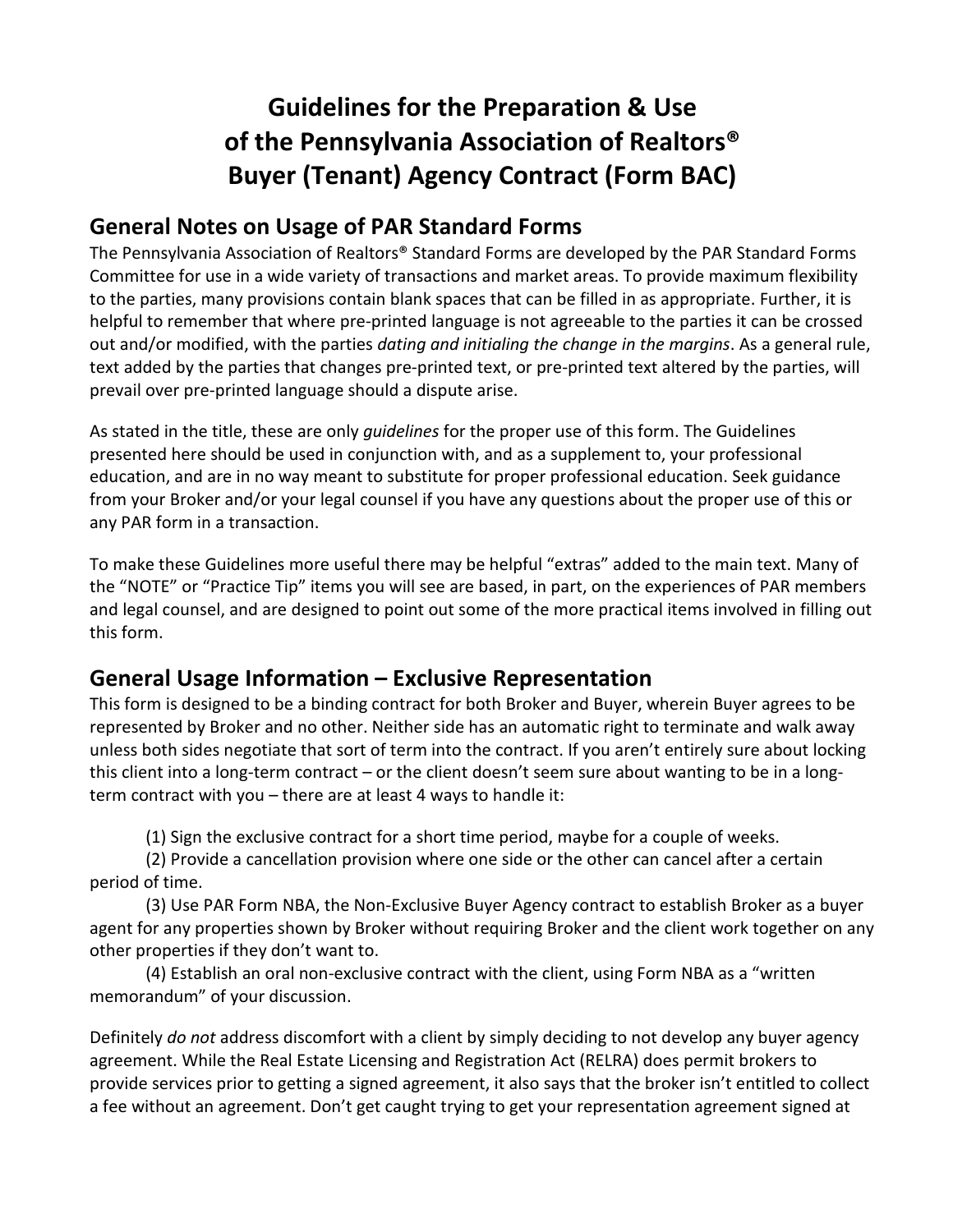the same time as the Agreement of Sale. That probably isn't the best time to first bring up that the buyer might owe a fee of some sort.

Remember that you only use this form if you are, in fact, representing Buyer as an *exclusive* buyer agent. For non-exclusive agency, use Form NBA. If you are working as a transaction licensee for both Buyer and the seller, you would want to use the Transaction Licensee Contract (PAR Form TLC).

# **Parties**

### **BROKERS & LICENSEES:**

On the left side, the Broker should fill in the name of the company (brokerage), its license number, and its contact information. On the right side, the Licensee should fill in his or her name, license number, and contact information. If more than one Licensee is representing the Buyer, each Licensee should write their name, license number, and contact information.

### **BUYER:**

Starting by the word "BUYER" insert the name or names of Buyers and their contact information. Be sure to list all Buyers, to make sure each one is fully bound to the Agreement.

# **Other Agency Contracts**

The NAR Code of Ethics requires that its member-Brokers ask whether a consumer is currently subject to another exclusive representation agreement before entering into an agreement with them. That question is asked in the heading, with an opportunity for Buyer to explain if the answer is "yes." Specifically, this is addressed to Standard of Practice 16-9, which states:

"REALTORS®, prior to entering into a representation agreement, have an affirmative obligation to make reasonable efforts to determine whether the prospect is subject to a current, valid exclusive agreement to provide the same type of real estate service."

Note that the question is very general, so a "yes" answer does not necessarily require that Broker cease all contact with the consumer. For example, Buyer may answer "yes" if she already has a listing contract with another broker who is selling her house, but is not going to act as a buyer agent. Similarly, Buyer may have other non-exclusive agency contracts in place that wouldn't prevent you from working with her.

It is important to fully understand the boundaries that may be created by any other representation agreement so you do not cross those boundaries and potentially expose a client to a situation where two fees might be due. If Buyer is subject to other contracts at the time he signs an "exclusive" contract with you, he may end up owing multiple fees – sure to cause a problem in the distribution of fees at closing. If you have any questions about whether entering into a representation agreement would be prohibited by an existing contract with another broker, be sure to check with your broker or counsel before signing the contract.

**Note:** There are many ethical and legal questions that should be answered before discussing the representation of a buyer currently subject to an exclusive representation agreement. Always consult your Broker or counsel before entering into an agreement under these circumstances.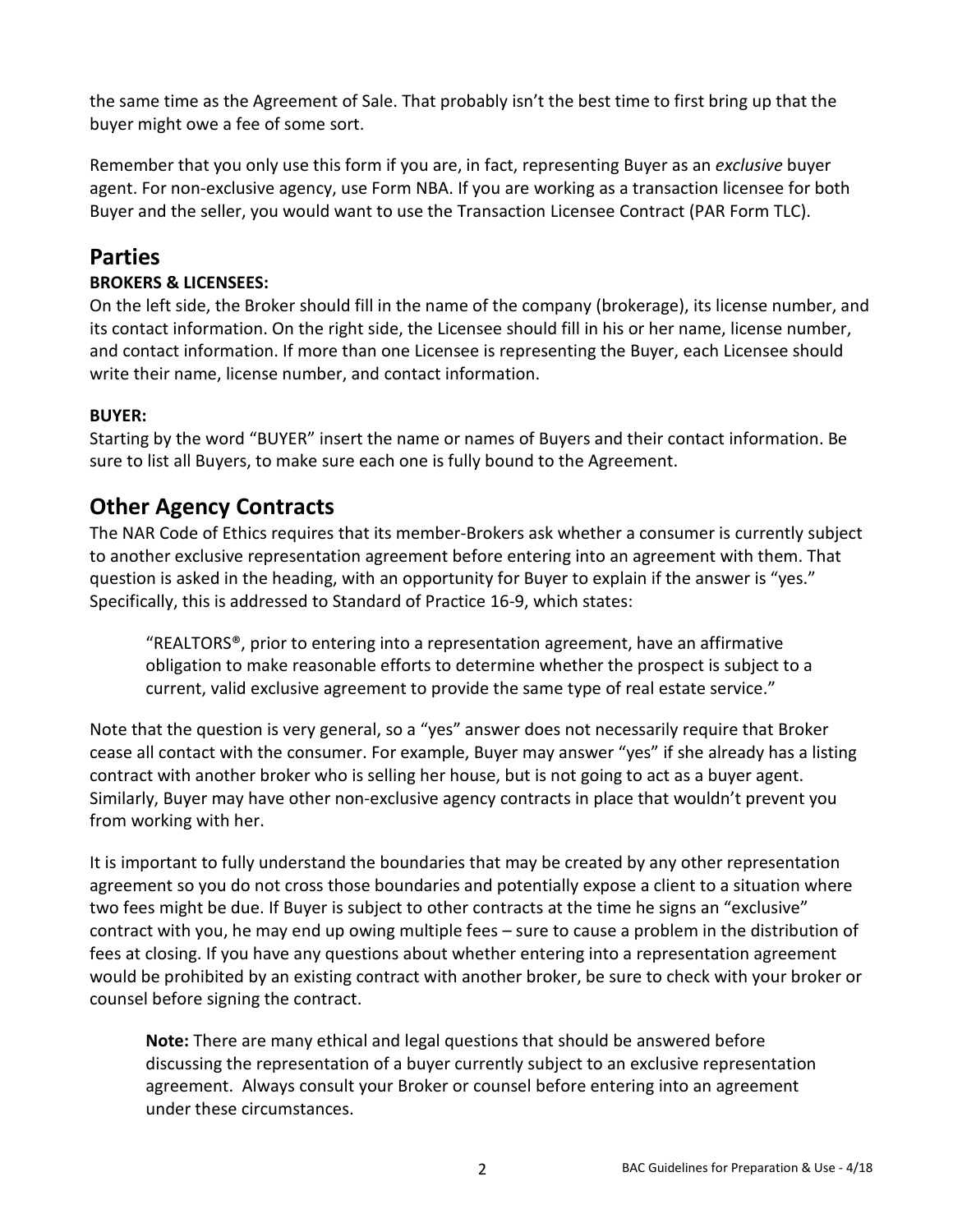# **Paragraph 1: STARTING AND ENDING DATES OF BUYER AGENCY CONTRACT (ALSO CALLED "TERM")**

### **Subparagraph (A): RELRA Requirements**

RELRA requires a statement that the length of a buyer agency contract is negotiated between Buyer and Broker, which is provided here. This provision also notes that where Broker is working as a buyer agent all duties are to Buyer, even though the fee may be coming from a seller.

#### **Subparagraph (B): Starting Date & Ending Date**

By signing this Contract, Buyer agrees to work exclusively with Broker to secure any property by purchase or lease during the term of the agreement. Buyer agrees to refrain from signing any other buyer agency contracts (even non-exclusive) with another broker that would begin prior to the Ending Date of this Contract.

The contract automatically begins when executed by Broker and Buyer, unless the parties state a different date. If the contract is to begin on a specific date after signing, fill in the blank to state that date.

**Practice Tip:** The buyer agency contract should generally be signed by the buyer first, so it becomes binding when the licensee signs it. This allows the licensee to know exactly when the contract starts, so any issues relating to contract term can be tracked.

An ending date for the contract must be specified. This is required to meet general legal requirements for contract formation. There is no "implied" ending date or time period; a contract without an ending date may be considered to be void or unenforceable.

**Practice Tip:** The Ending Date provision anticipates that a specific date will be filled in. A Broker may choose to use a more general time period – for example, "3 months from Starting Date" – but this is less precise. If there is an issue as to the exact ending date, the more general provision may be subject to interpretation (e.g., When did the contract start if there were multiple negotiated changes? Is the day of signing counted as a "day" in the calculation?). Providing a specific Ending Date avoids these issues.

**Note:** Paragraph 2(C)(2) contains a "protection period" that protects Broker's fee if Broker's actions lead to the purchase of the property but the transaction occurred after the ending date of the Buyer Agency Contract (subject to certain restrictions).

# **Paragraph 2: BROKER'S FEE**

### **Subparagraph (A): Fee is Negotiable**

RELRA requires a statement that any fee is negotiated between Broker and Byer, and that a fee may possibly be based on a percentage of the purchase price. Broker's fees cannot be set or recommended by any association, multi-list, or any other organization or group, and members should avoid antitrust issues by not discussing fee structures with other brokers.

**Note:** The fact that a fee is negotiable between a broker and a buyer does not prevent a broker from requiring his or her salespersons to charge a specific fee. For example, it is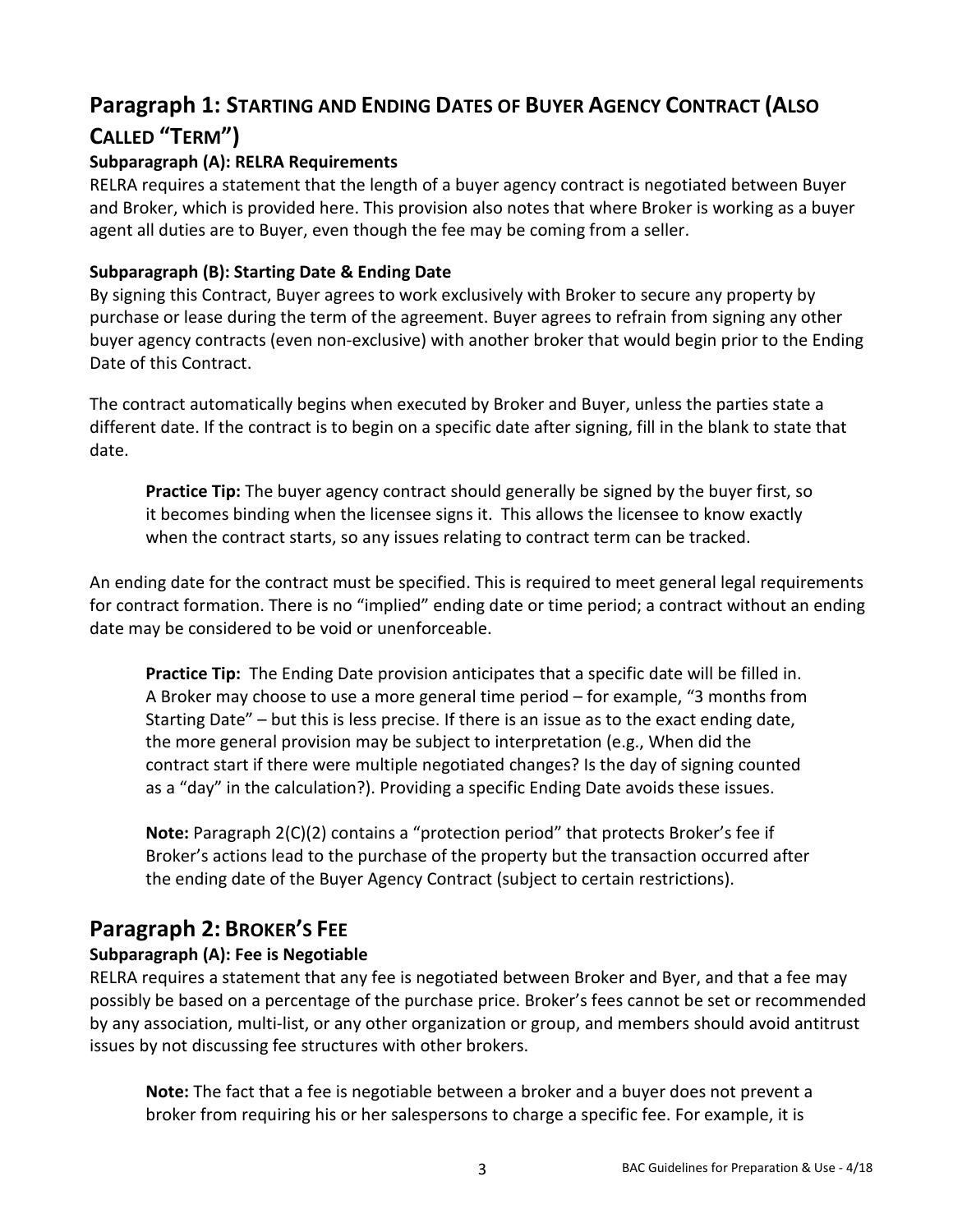not permissible for all brokers in a market to get together and determine that the market-rate fee will be x% for every transaction. It is permissible, however, for a single broker to set an internal policy that agents may not work as a buyer's agent for a fee of less than x% or \$yyy.

#### **Subparagraph (B): Calculating the Broker's Fee**

Paragraph 2(B)(1) is broken down into two separate subparagraphs. The first deals with the fee owed if a property is purchased from a seller represented by a broker; the second deals with the fee owed if a property is purchased from an unrepresented seller (FSBO). Just as some listing agents have a policy of accepting variable compensation from sellers based on the identity and representation status of a buyer, some buyer brokers might choose to institute a variable fee structure based on the identity and representation status of the seller.

The fee is expressed as " $\_\_\_\_\_\$ % of the sales price, or \$ $\_\_\_\_\_\_\_\_\_\_\_\_\$ , whichever is greater, AND \$ ." This is done to allow for the maximum flexibility in presenting a fee, and it should be usable in a wide variety of circumstances. This method of expressing the fee, known as a blended fee, expresses the entirety of Broker's fee, even though it is laid out in multiple parts.

The fee percentage is a percentage of the sales price. The dollar amount in the middle blank is the minimum amount Broker would be willing to accept from that fee percentage. The flat fee is an amount that is charged in addition to or in place of the fee percentage. One or all of these three pieces can be included as part of your fee.

| Description                             | Fee<br>Percentage | Minimum \$<br>for That % | Flat Fee | Combined                                                             |
|-----------------------------------------|-------------------|--------------------------|----------|----------------------------------------------------------------------|
| % Fee Only                              | $X\%$             | \$0                      | \$0      | $X\%$ of the sale price OR \$ 0, whichever<br>is greater, AND $$0$   |
| % Fee, Plus Flat<br>Fee                 | Х%                | \$0                      | \$ZZZ    | X% of the sale price OR \$0, whichever<br>is greater, AND \$ ZZZ     |
| % Fee with<br>Minimum                   | $X\%$             | \$ YYYY                  | \$0      | X% of the sale price OR \$YYYY,<br>whichever is greater, AND \$0     |
| % Fee with<br>Minimum, Plus<br>Flat Fee | $X\%$             | \$ YYYY                  | \$ZZZ    | X% of the sale price OR \$ YYYY,<br>whichever is greater, AND \$ ZZZ |
| Flat Fee Only                           | 0%                | \$0                      | \$ZZZ    | 0% of the sale price OR \$ ZZZZ,<br>whichever is greater, AND $$0$   |

For example:

This contract is designed to work as both a buyer agency contract and a tenant agency contract. Paragraph 2(B)(2) allows you to fill in Broker's fee when working as a tenant agent to secure a lease.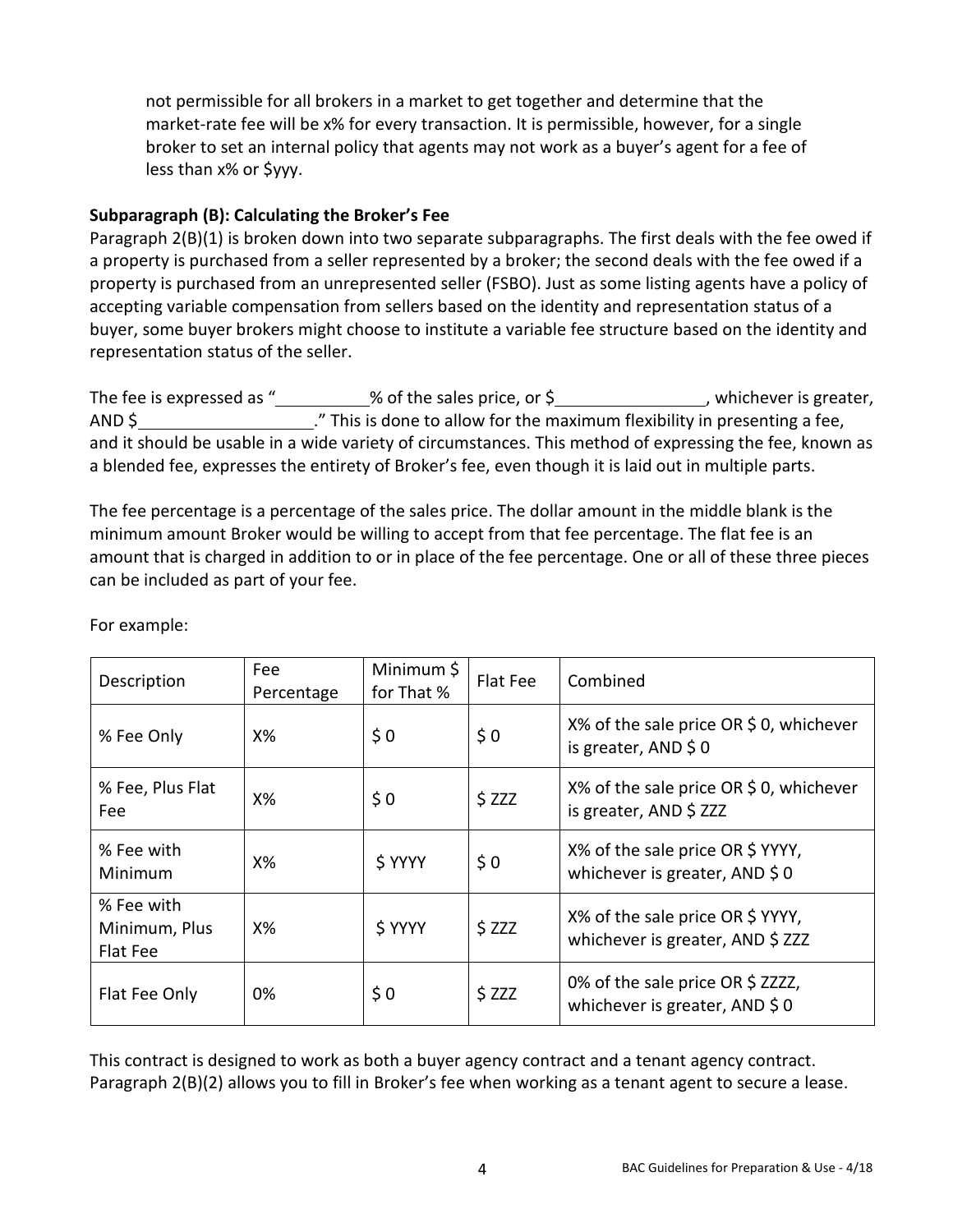**Practice Tip:** It is important to fill out both subparagraphs (1) AND (2) when working with a client, even if you do not think that you will be helping your client find a rental property or vice versa. It is possible that the client who wanted to buy a home will decide to rent or determine that purchasing a property is not financially possible and would look to you for assistance. The same is true when you begin by using this form to work with a client who is looking to rent. The Buyer may find that purchasing is a better option than renting and would want your representation in doing so. In either case, if no fee is filled in for the type of work that is carried out, there is no guarantee of payment.

If brokerage policy is to accept any amount of cooperating compensation (including no compensation) as full payment of any fee that might be owed by Buyer, then Broker can insert "\$0" or "zero" in the blanks in subparagraph (B)(1) and (B)(2). If brokerage policy is to set a fee amount but allow Buyer to offset that amount with any cooperating compensation, insert the amount of the fee in the blank.

**Practice Tip:** Check with your broker and/or counsel to determine how best to fill out the fee provisions. Brokers have the authority to set rules and policies on acceptable levels of compensation that can be negotiated by their salespeople. There may be financial issues if an individual salesperson negotiates a fee that is outside of the guidelines set by the broker.

Sometimes a buyer's broker will accept cooperating compensation from a listing broker as partial or complete satisfaction of any fee owed by a buyer. Note that this provision does not state that cooperating compensation will always be accepted as full payment of a fee, only that it will be accepted if offered.

If the cooperating compensation received by Broker is less than whatever fee is inserted in subparagraph (B)(1) and (B)(2), then the terms of the provision state that Buyer will pay Broker the difference between what is written in the contract and what is received by Broker.

*Example:* For example purposes only, assume Broker's Fee is \$5,000. If the cooperating compensation is only \$4,000, Buyer must either pay the \$1,000 difference directly to Broker, or convince the seller to provide funds to pay that fee. If the cooperating compensation received from the listing agent is \$5,000 or more, Buyer owes no fee under this provision.

**Note:** As long as it is done within the bounds of the law and the Realtor® Code of Ethics, brokers may voluntarily renegotiate cooperating compensation among themselves. PAR publishes the Cooperating Broker Compensation Agreement (PAR Form CBC) and the Cooperating Broker Compensation Agreement for Rentals (PAR Form CBCR) for this purpose. It is also permissible for buyers to negotiate a "seller assist" from the seller to help pay Buyer's broker fees. The Compensation Addendum to the Agreement of Sale (PAR Form CAS) can be used for this purpose. Carefully read the Guidelines for each of these documents prior to use, as the ethical issues can be rather technical.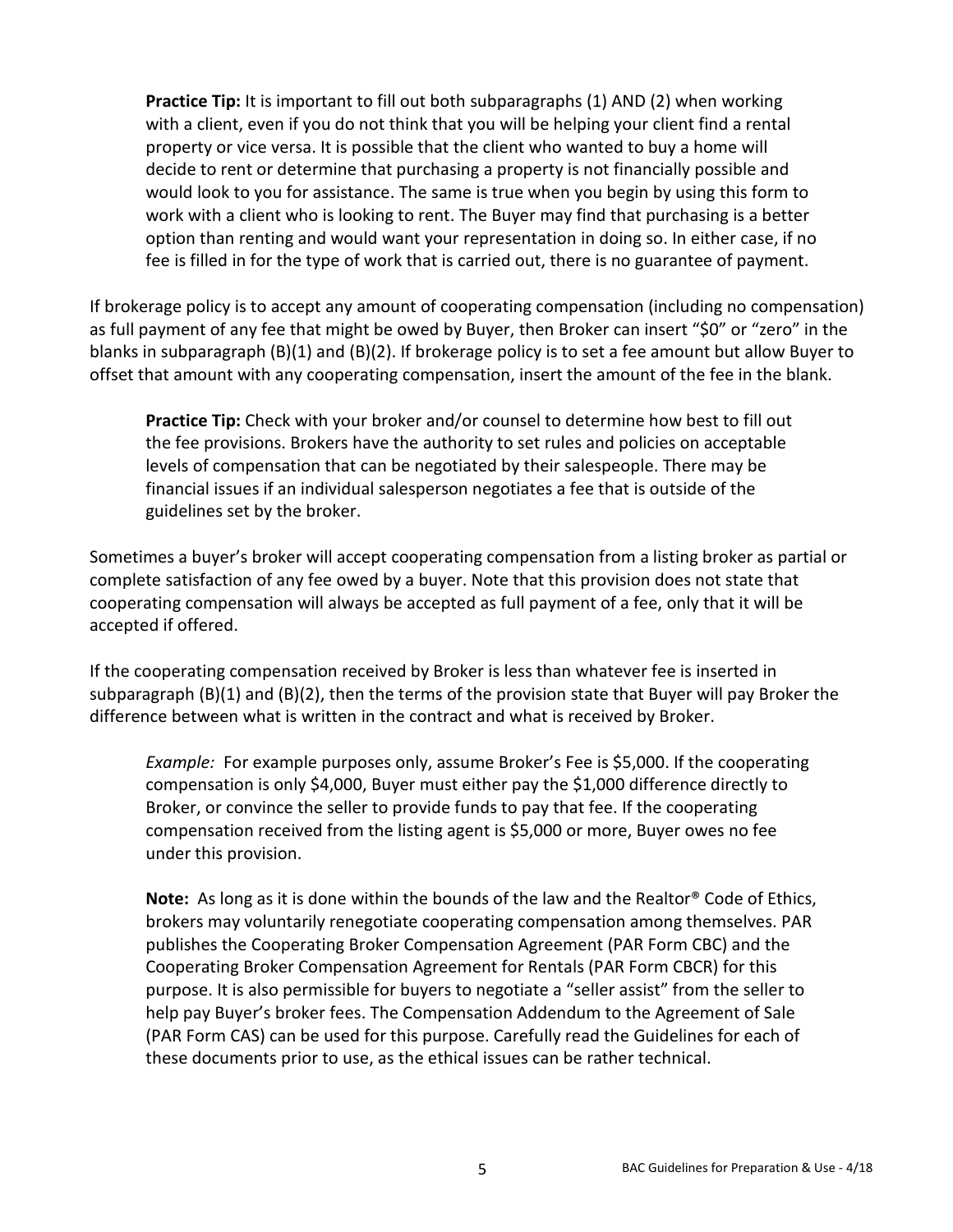Broker may, but is not required to, charge Buyer a portion of Broker's Fee as a non-refundable (upfront) fee at the time this contract is signed. This upfront fee is part of Broker's Fee, not in addition to it.

**Practice Tip:** Some brokers will prefer to charge this upfront fee to cover their initial investment of time and resources when showing properties to a buyer. Some brokerages may not wish to charge upfront fees to attract more listings; other brokerages may wish to charge these fees to reduce their risk.

Any other fees that Buyer will be expected to pay to Broker should be detailed in subparagraph (B)(5).

**Practice Tip:** One good test for determining whether to use a separate form is to determine whether the fee is for "separate" activities that would otherwise not be performed. For example, if you are charging a percentage fee plus a separate "transaction fee" for work generally included in your normal brokerage activity (i.e., work that you'll do regardless of the final fee agreed upon), you may want to use the Buyer Agency Contract to negotiate and disclose that fee as a single "blended fee." If you are thinking of charging for tasks that you won't perform unless you receive payment above your normal brokerage fee, then the Consumer Services Fee Addendum (Form CSF) is a better place to put it.

#### **Subparagraph (C): Balance of Broker's Fee**

The balance of Broker's fee is earned at the time Buyer enters into a sale or lease agreement. This amount is calculated by subtracting any upfront fee (Paragraph 2(B)(4)) from the total fee (Paragraph 2(B)(1) or (2)). For example, if Broker's fee is \$3,000 and \$250 was paid at the time of signing, \$2,750 is the balance of Broker's fee.

**Note:** Oftentimes in sales transactions the balance of Broker's fee is paid at settlement, particularly if that fee is being paid through cooperating compensation. The listing broker can't pay cooperating compensation until he has received his fee at settlement. As an exclusive buyer agent, the preprinted terms of the contract state that a fee is earned for any purchase or lease during the term of the contract, regardless of whether the broker is involved in the process.

# **Paragraph 3: DUAL AGENCY**

RELRA requires a disclosure to Buyer if Broker could potentially be working as a dual agent. To ensure that buyers understand in advance, the disclosure is included in the Buyer (Tenant) Agency Contract.

**Note:** If Broker does not practice dual agency, use the PAR Single Agency Addendum (PAR Form SA) to change the terms of this paragraph.

### **Paragraph 4: DESIGNATED AGENCY**

The standard language in this Contract states that designated agency is applicable. Broker designates one or more licensees to represent the interests of Buyer and that designated licensee will work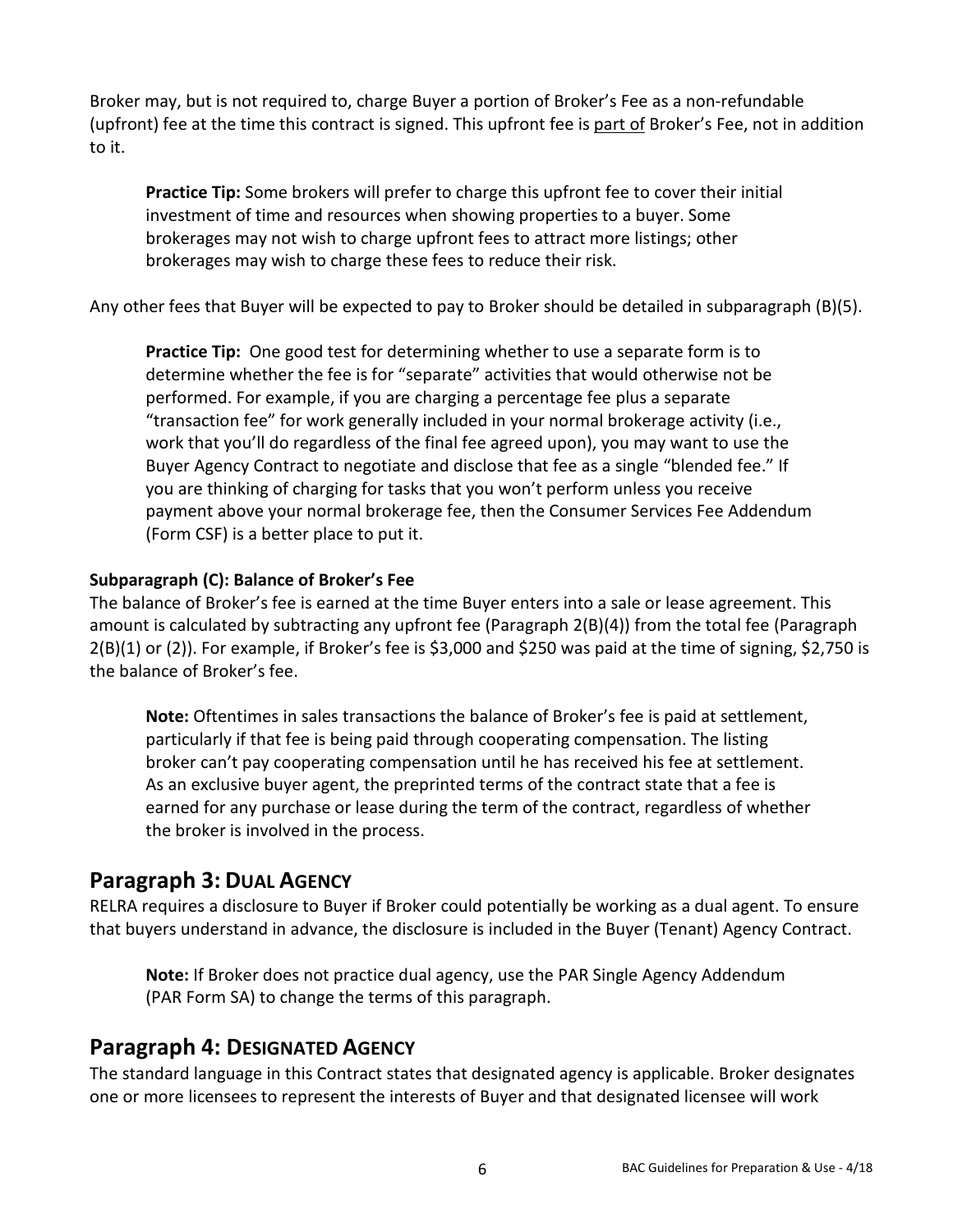exclusively for Buyer. If Broker does not allow designated agency, check the "Designated Agency is not applicable" box.

If Buyer's agent shows a property to Buyer that is listed by another licensee working for the same brokerage who is designated to represent the seller, neither licensee is a dual agent. If the same designated agent represents both Buyer and the seller in the same transaction, that licensee is a dual agent.

# **Paragraph 5: BROKER'S SERVICES TO OTHERS**

#### **Subparagraph (A): Broker's Relationship With Seller**

This language is a disclosure required by RELRA, stating that Broker might also provide services to the seller. The fact that the seller might pay a separate fee to Broker for any services must be disclosed to Buyer. Additional language informs Buyer that Broker has not breached a duty to Buyer when providing services to the seller.

#### **Subparagraph (B): Other Buyers**

With this provision, Buyer acknowledges that Broker may work with other buyers and may show the same properties to prospective buyers. RELRA states that this type of activity is not a conflict of interest.

#### **Subparagraph (C): Conflicts of Interest**

This provision informs Buyer that Broker has an ongoing obligation to inform Buyer of any conflicts of interest on the part of Broker or any of Broker's salespeople. Note that even without this contractual clause, all brokers and licensees are legally and ethically required to disclose any conflicts.

# **Paragraph 6: ENTIRE CONTRACT**

Like the Representations paragraph in the PAR Agreement of Sale, this reminds both Broker and Buyer that all terms of the contract between the two must be in writing and may not be enforceable if they are not. All changes to this contract must also be reduced to writing and signed by Buyer and Broker/salesperson. This may be done in the body of the contract, if initialed by Broker and Buyer, or on various addenda, including the Change to Buyer Agency Contract form (PAR Form CBA).

### **Paragraph 7: TRANSFER OF THIS CONTRACT**

#### **Subparagraph (A): Circumstances for Transfer**

Buyer agrees that Broker may transfer the Buyer Agency Contract to another broker under certain circumstances. This paragraph outlines which situation(s) would permit Broker to transfer the contract.

#### **Subparagraph (B): Written Notice**

Broker must immediately notify Buyer in writing if a transfer is made.

### **Paragraph 8: CONFIDENTIALITY**

This paragraph informs Buyer of Broker's general obligation to keep Buyer's sensitive information confidential. It also tells Buyer that sellers are not under the same obligation. Buyer understands that a seller may not treat the terms of any offer as confidential unless there is some written agreement to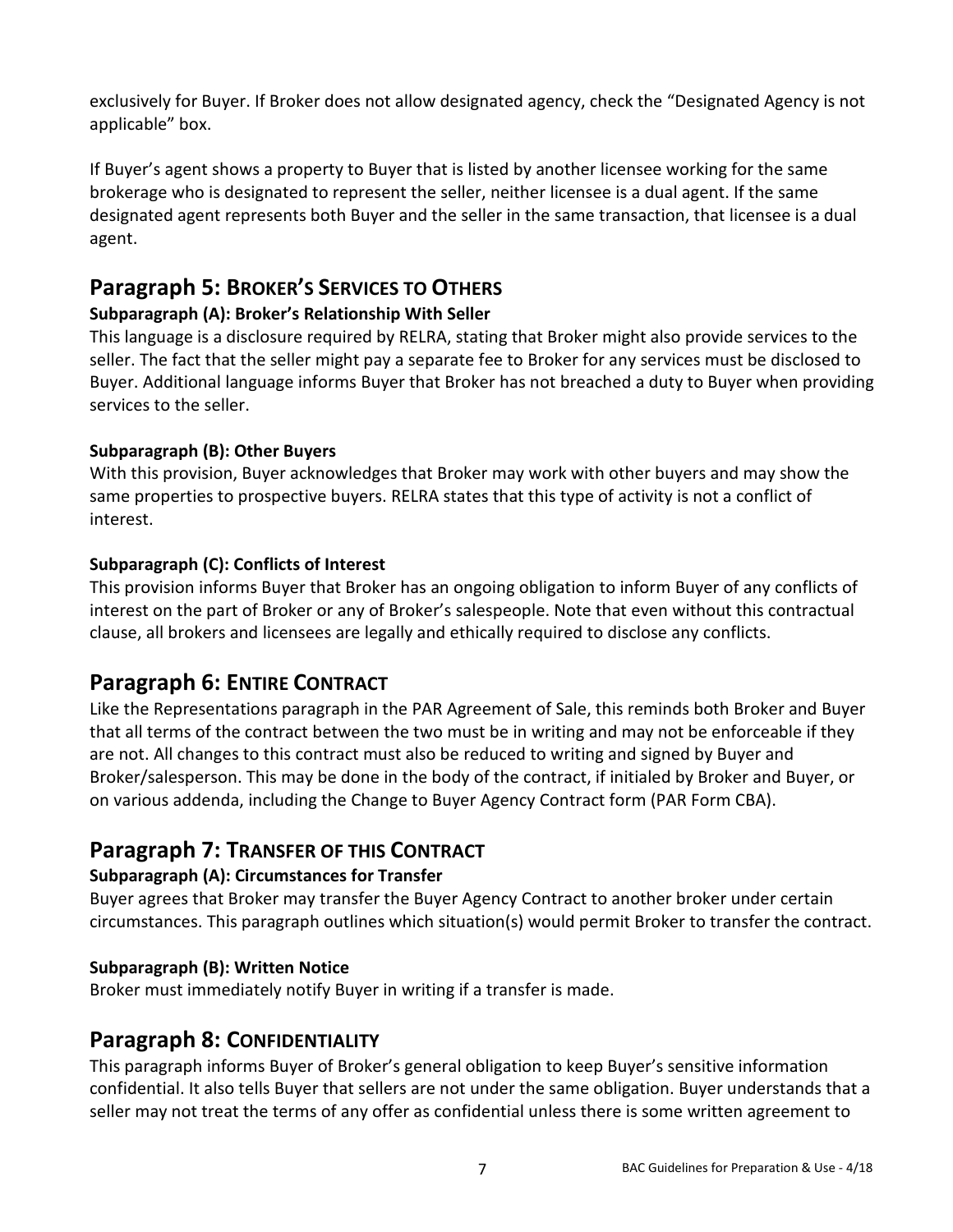the contrary. This statement is included because it is required by the NAR Code of Ethics, Standard of Practice 1-13.

**Note:** There is no law, regulation or ethical provision requiring sellers to maintain information as confidential. Despite this fact, some buyers – and even some brokers and agents – mistakenly believed that offers were confidential and that sellers were not permitted to provide information about an offer to other buyers. This confidentiality disclosure to buyers is a required term to be sure that buyers understand the issue; it doesn't in any way give permission to a seller, it just reflects the reality of the situation. Removing this clause from the contract does nothing to change the underlying fact that a seller isn't required to treat information as confidential.

### **Paragraph 9: EXPERTISE OF REAL ESTATE AGENTS**

Realtors® are experts in real estate, not law, accounting or science. If Buyer needs those services, they should get into contact with experts in those fields.

# **Paragraph 10: DEPOSIT MONEY**

Unless another escrow agent is named in the agreement of sale, Broker agrees to retain all deposit monies received on the property in an escrow account in accordance with Pennsylvania law.

**Note:** If the buyer gives you a deposit and you intend to transfer it to the listing agent, notice must be given to your buyer *before the buyer signs the agreement of sale* that the money is being transferred to the listing broker. The Deposit Money Notice (PAR Form DMN) or the Buyer's Estimated Closing Costs (PAR Form BEC) can be used to fulfill this requirement.

The broker holding the deposit monies will continue to do so until both parties agree to release them, a final court order is received, or the terms of a pre-agreement between Buyer and the seller are met. PAR includes this pre-agreement in the Deposits paragraph of the Agreement of Sale.

# **Paragraph 11: CIVIL RIGHTS ACTS**

This paragraph alerts Buyer that both federal and state legislation exists to protect against discrimination. This language is adapted from the Pennsylvania Human Relations Act.

# **Paragraph 12: NOTICE REGARDING CONVICTED SEX OFFENDERS (MEGAN'S LAW)**

This language, encouraging Buyer to check the registry, is mandated by state law.

# **Paragraph 13: BUYER INSPECTIONS**

### **Subparagraph (A): Buyer's Inspections**

Buyer is reminded that he has a responsibility to satisfy himself as to whether any particular property will be adequate for his needs. Buyers are also informed that property will be sold in "as-is" condition unless the parties agree in writing to make changes to the property. The paragraph contains a list of potential inspections that Buyer may elect to have once an offer is made on a property.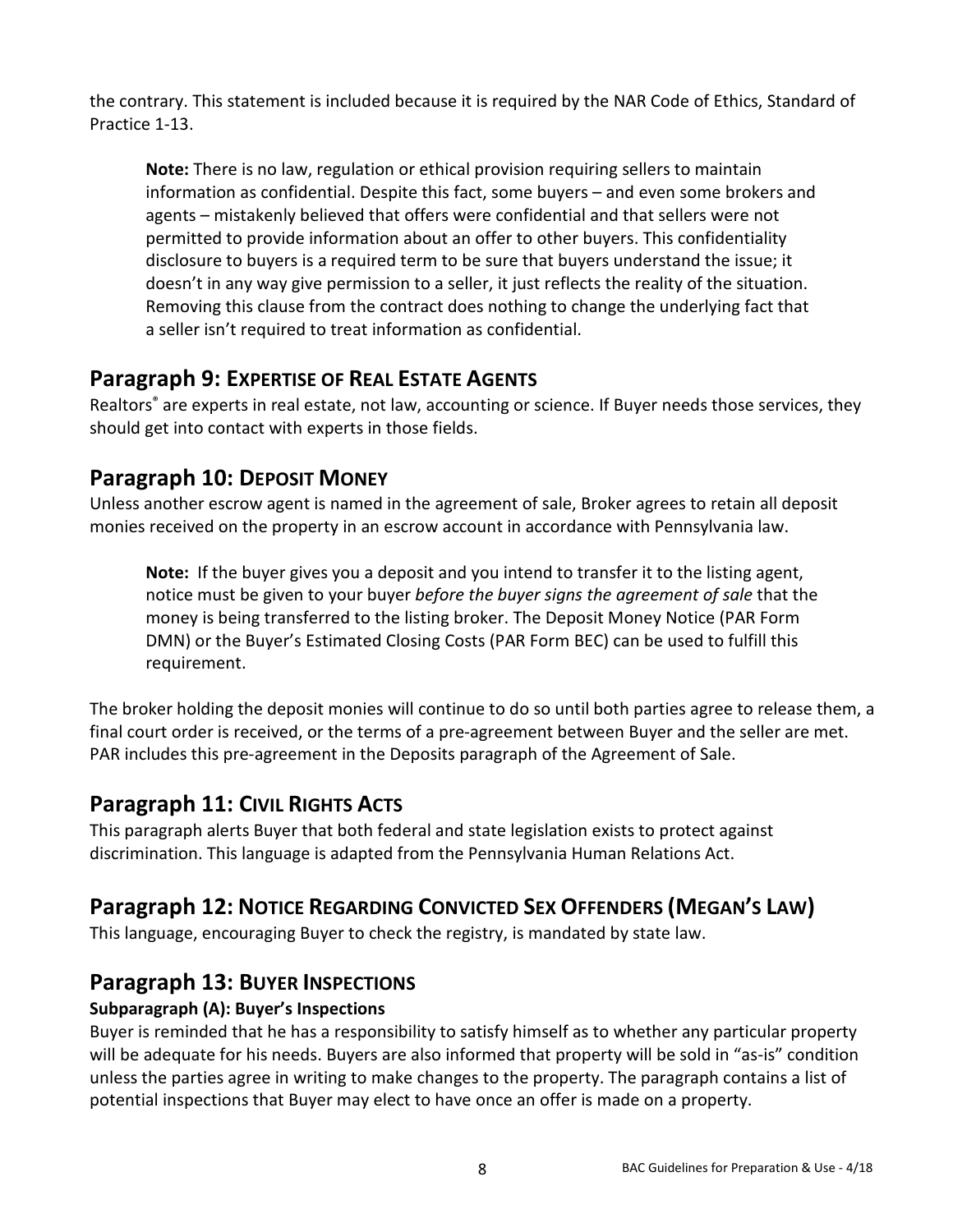**Note:** While this list of potential inspections is long, it is not all inclusive. Buyer agents should take time to discuss with their clients what inspections might be done and how they might be handled, particularly if there are things unique to a particular market or municipality.

#### **Subparagraph (B): Buyer's Own Determinations**

Subparagraph (B) is language similar to that contained in the Representations paragraph of the Agreement of Sale, reinforcing that Buyer cannot rely unquestioningly on any of the information provided in the course of the transaction, including the MLS listing, the seller disclosure form or any other statements that might be made by the seller or either agent. If Buyer wants to verify a particular bit of information, Buyer is encouraged to conduct inspections.

### **Paragraph 14: RECOVERY FUND**

This paragraph contains the disclosure required by RELRA and the Rules & Regulations of the State Real Estate Commission.

### **Paragraph 15: ADDITIONAL TERMS**

Any other terms and conditions relevant to the representation and agreed to by the broker and the buyer should be specifically stated here. For example, if there are any exclusions to the representation or if there are certain circumstances in which Buyer might owe a fee, those changes could be added here. Remember that any conversation or writing made outside of this contract may not be enforceable.

#### **SIGNATURE AREA**

#### **Consumer Notice**

By signing this contract, Buyer acknowledges having read the Consumer Notice. The form is required by RELRA.

#### **Delivery of Documents**

If Buyer will be obtaining mortgage financing, he or she agrees to provide copies of the Loan Estimate and Closing Disclosure to Broker as soon as they are received. Although it may not be strictly required by law or regulation, this provision is included as a precaution to provide written permission for fax and e-mail communications to Buyer.

#### **Acceptance**

Return of the contract, and any addenda and amendments, including return by electronic transmission, bearing the signature of all parties constitutes acceptance by the parties.

#### **Counterparts**

Two contracts with identical terms can be signed on separate documents in different locations, but will still be counted as one executed contract. For example, if three buyers must sign the contract, each can sign an identical version and do not need to each sign the same contract in sequence.

**Note:** Agents and brokers are strongly encouraged to retrieve a copy of the other counterpart(s) for their files to ensure the terms in each signed contract are identical.